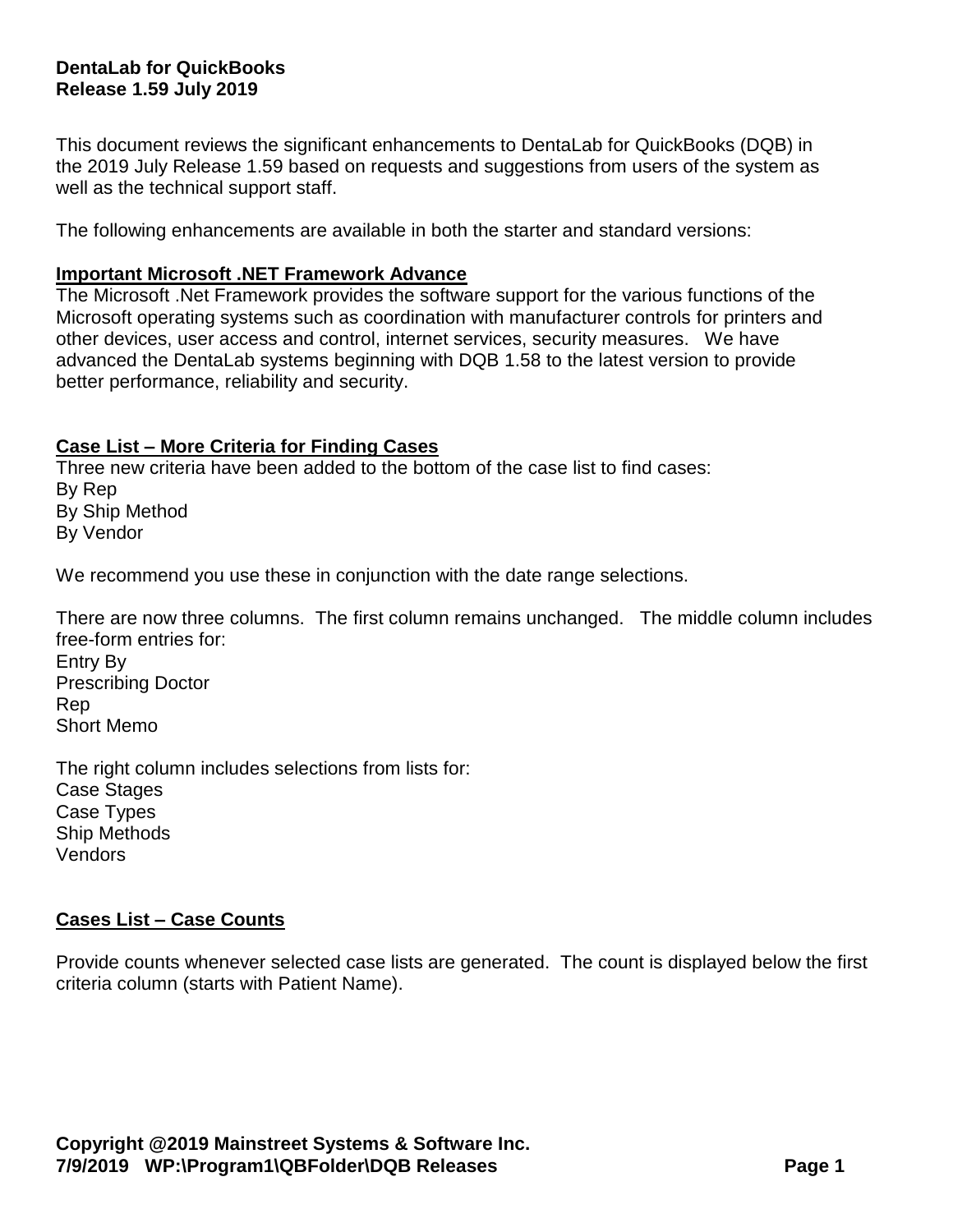# **New Outsourced Case – More Actions**

After creating a new case to go to an outsource work center, you can choose to print the standard work ticket or an outsource work ticket, which has two sides printed in landscape mode, the left for in-house and the right to go to the outsource point.

The Case Entry and List action menus will also provide an option to print the outsource work ticket. Note that the format of this can be customized.

When you choose the work center for a subsequent entry, the number of days will be populated from the prior entry.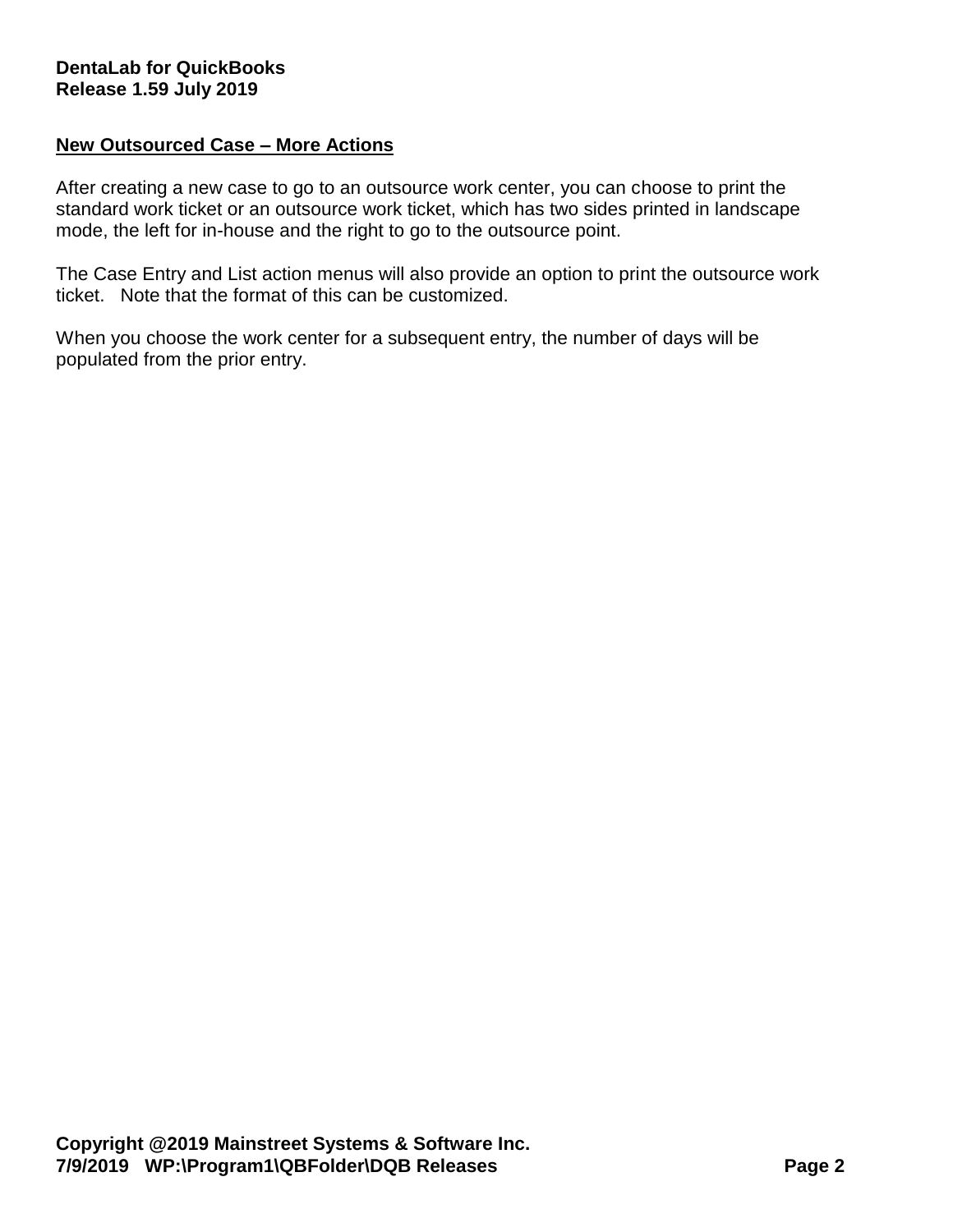The following options are available only for the standard version:

#### **New Main Menu Sets: Apps and Guidance**

The DQB Main Menu has two new categories for Apps and Guidance:

The Apps set will be for options related to web-based features: **DentalRx** 

> DentalRx Cases – to go to Case List with Entry By set to DRX Prescription Categories – to setup categories and items for custom entry screen Prescription Designer - to design columns and sequence Product Groups – to choose those available for DentalRx Standard Procedures – to choose those available for DentalRx

#### Local Driver

Driver App Routes - to setup and sequence local driver routes Monitor Routes – to monitor progress of pickups and deliveries from lab

# **Notifications**

Customer Notifications – to setup schedules and assign to customers Notification Settings – to setup email specifications Internal Notifications - to setup schedules, select reports and assign to emails Internal Settings – to setup email specificatons

The Guidance set will provide convenient information and help: **Flowcharts** 

> Daily Production Setups and Scheduling

**Guidance** 

About Buy DentaLab and Modules Help and User Manual **Tutorials** Update DentaLab Service Agreements

Support Program

# **New Case History Report for Multiple Cases for Doctor + Patient**

This new option is available from Reports/Cases By/Doctor + Patient

You will first enter criteria to find all the cases with the doctor and patient name matching the case being entered or the existing case on the screen. You can limit the search to a specific range of enter dates. You can indicate whether the matching must be for the full patient name; otherwise it is by the beginning characters.

You will first be shown a grid of all matches. You can select all or none or check which specific cases you want to review for their history. Each case history report that you select will be similar to the one already existing for case history that has been limited to one case.